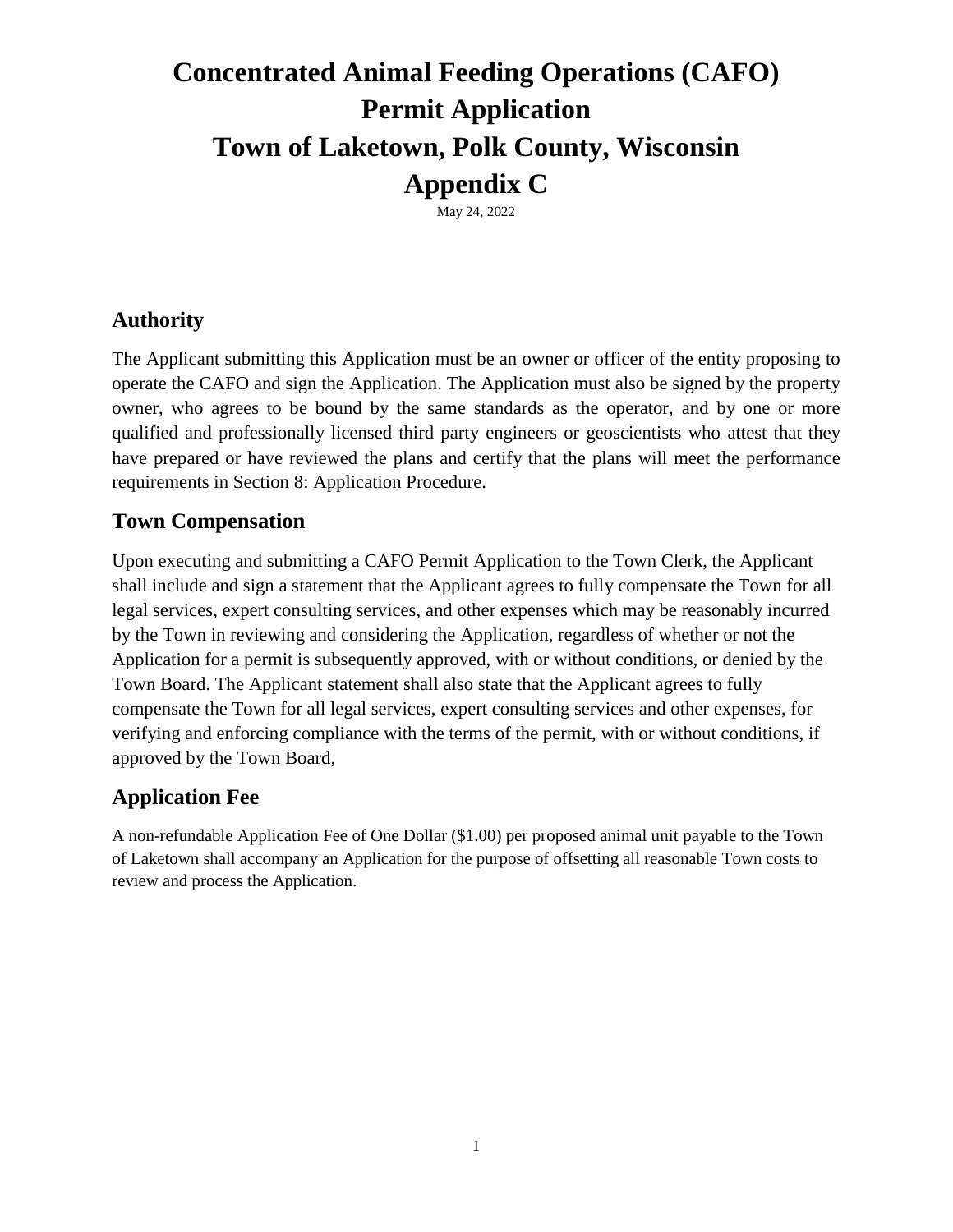May 24, 2022

# **Application Fee, Legal Name & Type of Business**

| Application for _____New, ____Modification, ___ Expanded animal housing or waste storage.       |  |  |  |  |  |  |
|-------------------------------------------------------------------------------------------------|--|--|--|--|--|--|
| Legal Name of Individual or Organization Operating CAFO:                                        |  |  |  |  |  |  |
| Type of Business:                                                                               |  |  |  |  |  |  |
| _Individual _Corporation _Partnership _Cooperative _LLC _Trust _Other                           |  |  |  |  |  |  |
|                                                                                                 |  |  |  |  |  |  |
| Include Other Names, if any, under which the Applicant does business:                           |  |  |  |  |  |  |
| <b>Principal Owners or Officers</b>                                                             |  |  |  |  |  |  |
|                                                                                                 |  |  |  |  |  |  |
|                                                                                                 |  |  |  |  |  |  |
|                                                                                                 |  |  |  |  |  |  |
| Add additional Owners and Officers on separate sheet, as necessary.                             |  |  |  |  |  |  |
| Print Name of Applicant or Applicant's Legally Authorized Representative:                       |  |  |  |  |  |  |
| Signature of Applicant or Applicant's Legally Authorized Representative:                        |  |  |  |  |  |  |
| Name and Contact Information of Individual Completing Application:                              |  |  |  |  |  |  |
| Position of Individual Completing Application:<br><u> 1980 - Andrea Andrew Maria (h. 1980).</u> |  |  |  |  |  |  |
|                                                                                                 |  |  |  |  |  |  |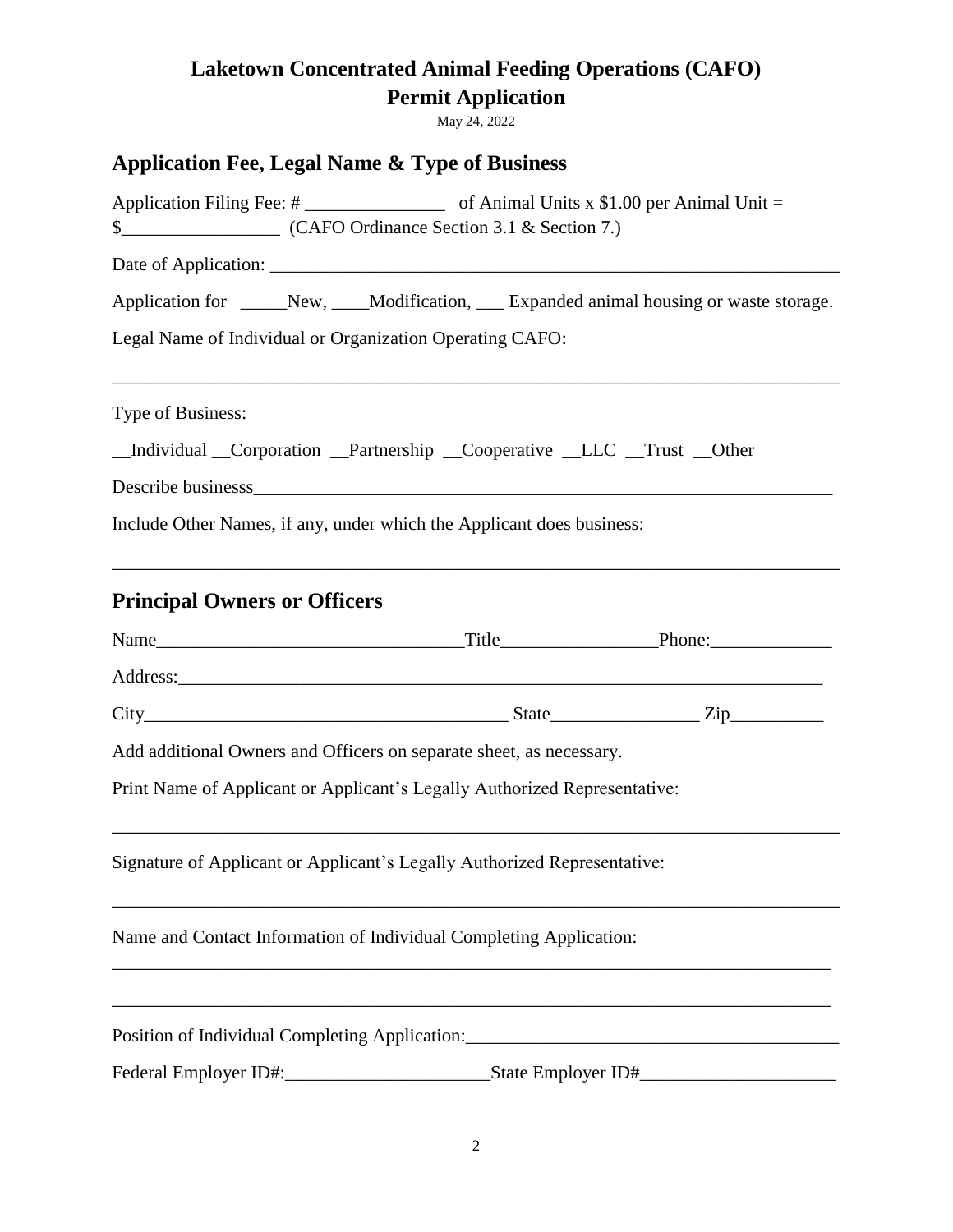**Laketown Concentrated Animal Feeding Operations (CAFO)** 

**Permit Application**

May 24, 2022

| <b>Authorized Contact Person</b>                                                                                                                                                                                                                             |  |       |
|--------------------------------------------------------------------------------------------------------------------------------------------------------------------------------------------------------------------------------------------------------------|--|-------|
|                                                                                                                                                                                                                                                              |  |       |
|                                                                                                                                                                                                                                                              |  |       |
|                                                                                                                                                                                                                                                              |  |       |
|                                                                                                                                                                                                                                                              |  |       |
| Print or type operator's name:                                                                                                                                                                                                                               |  |       |
| Legal Name of company:                                                                                                                                                                                                                                       |  |       |
| ,我们也不能在这里的时候,我们也不能在这里的时候,我们也不能会在这里的时候,我们也不能会在这里的时候,我们也不能会在这里的时候,我们也不能会在这里的时候,我们也不<br>Legal address of company:                                                                                                                                               |  |       |
|                                                                                                                                                                                                                                                              |  |       |
|                                                                                                                                                                                                                                                              |  |       |
|                                                                                                                                                                                                                                                              |  |       |
| <b>Owner/Operator Signature</b>                                                                                                                                                                                                                              |  |       |
|                                                                                                                                                                                                                                                              |  |       |
| Note: Signature of the Applicant authorizes the Town and its designees to enter upon the<br>property to perform needed inspections at any time and on as many occasions as the town or it's<br>a designee deems necessary without prior notice to Applicant. |  |       |
| <b>Property Owner Signature</b>                                                                                                                                                                                                                              |  |       |
|                                                                                                                                                                                                                                                              |  |       |
| <b>Third Party Reviewer of Plans Signature:</b>                                                                                                                                                                                                              |  |       |
|                                                                                                                                                                                                                                                              |  | Date: |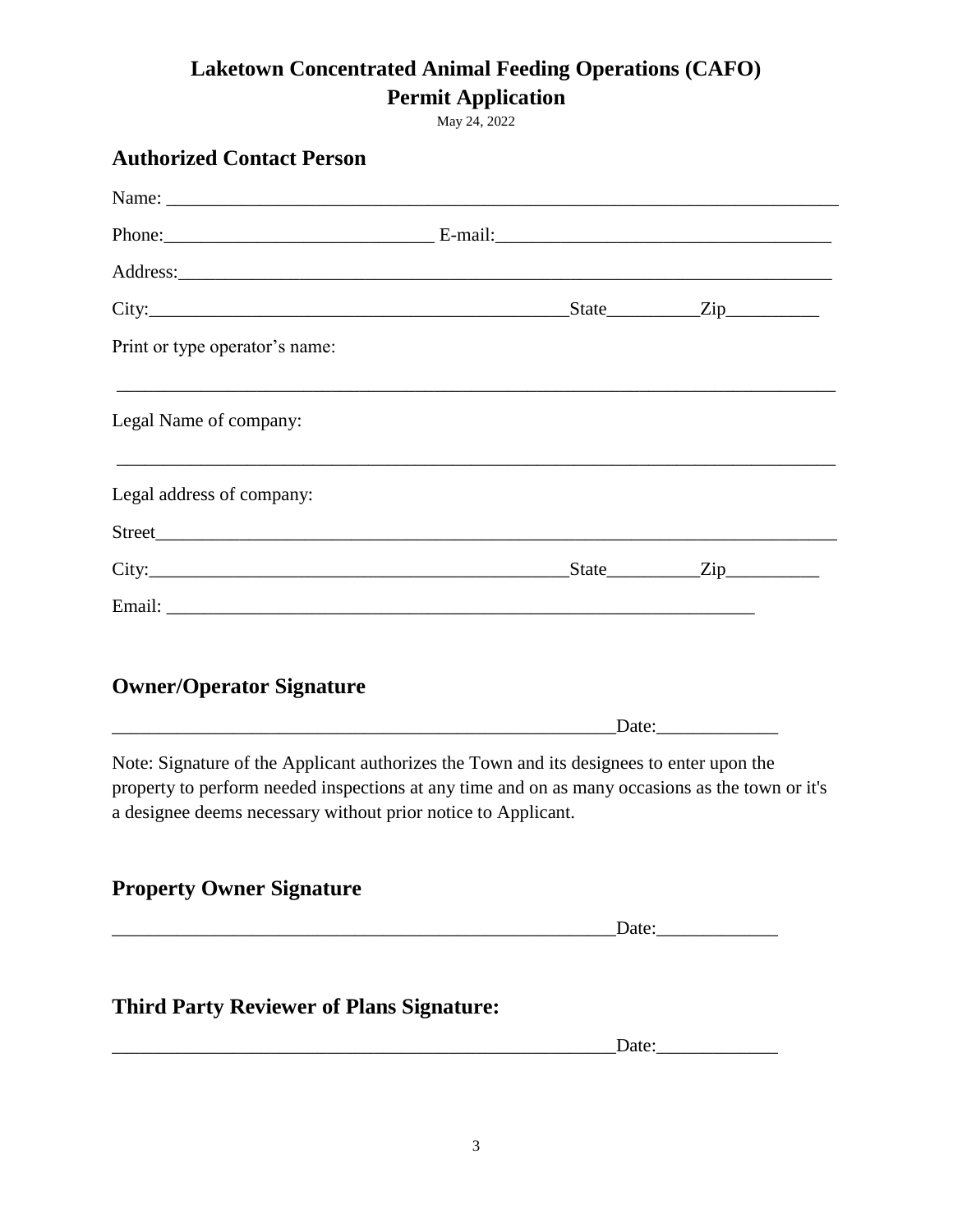May 24, 2022

#### **Property Identification**

#### **Facilities and Storage**

Provide the owner(s) name, contact information and legal description for each parcel of the land at which CAFO facilities such as barns, waste and feed storage, composting, etc. will be located.

| <b>Legal Description</b>                                                             |  |  |  |
|--------------------------------------------------------------------------------------|--|--|--|
| <sup>1/4</sup> of <sup>1</sup> / <sub>4</sub> , Section Township N. Range W. Town of |  |  |  |
| Tax Parcel ID Number: ______ Acreage ______ Name and Address of Land Owner:          |  |  |  |

If any of the above facilities or land is rented include a copy of the lease agreement or other document demonstrating permission to use the land and/or facilities as proposed.

#### **Manure Application**

Provide the owner's name, contact information and legal description for each parcel of land to which the CAFO will be applying manure.

|                                                                       | $State$ $Zip$ |  |
|-----------------------------------------------------------------------|---------------|--|
| <b>Legal Description</b>                                              |               |  |
| $\frac{1}{4}$ of $\frac{1}{4}$ , Section Township N. Range W. Town of |               |  |
|                                                                       |               |  |

#### **Manure Land Application Agreement (CAFO Ordinance - Section 10.2.b.ii.)**

For each parcel of rented land include a Manure Land Application Agreement demonstrating permission to use the land for a minimum contract period of five (5) years.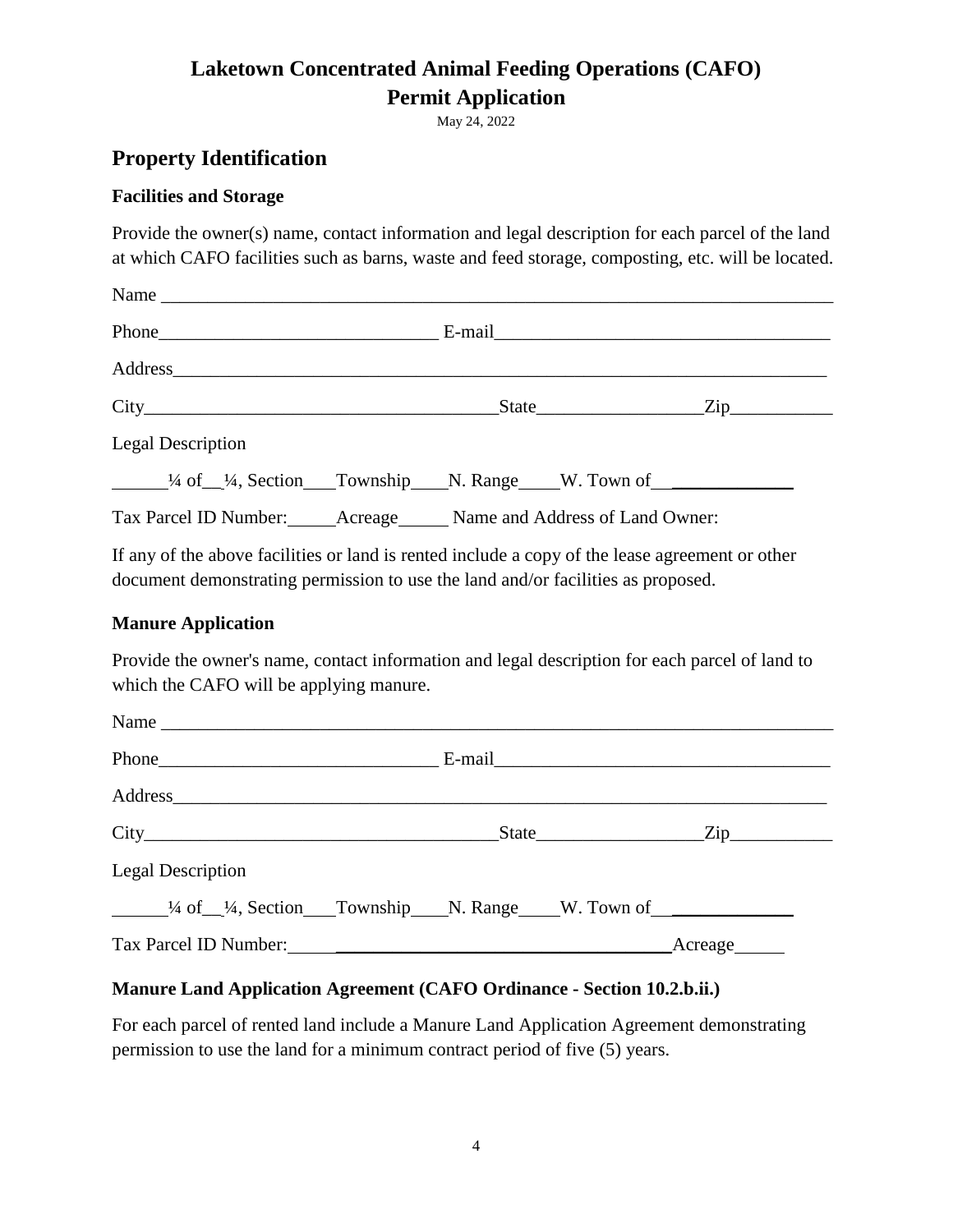May 24, 2022

### **Land use**

Describe current land uses within and immediately adjacent to the proposed CAFO site, including aerial photographs. For lands being used for crop production, include a description of crops currently being grown with an estimate of acreage of each crop.

### **Permits**

The Applicant must obtain all required state and county permits and attach them to this Application. The Town will not proceed with Application procedure until all required state and county permits are complete.

### **Required Financial Assurance (CAFO Ordinance Section 9.)**

Attach documentation, as detailed in the CAFO Ordinance - Section 9, that the Applicant and all contractors, subcontractors, agents and representatives can assure sufficient funds will be available for pollution clean-up, nuisance abatement, and proper closure of the operation if it is abandoned or otherwise ceases to operate.

### **Required Plans (CAFO Ordinance Section 8.)**

The Application must be signed by the property owner, who agrees to be held by the same standards as the operator, and by one or more qualified and professionally licensed third party engineers or geoscientists who attest that they have prepared or have reviewed the plans and certify that they will meet the following performance requirements.

- **A. Infectious Disease Plan** to prevent the spread to other animals, livestock and humans.
- **B. Waste Management Plan** to detail how storage and management of waste and nutrients will prevent contamination of surface and groundwater. At a minimum, it must include:
	- 1. Scientifically significant baseline data on the water quality of local human drinking and agricultural wells. (CAFO Ordinance Section 10.2.a.)
	- 2. If applicable, an existing Nutrient Management Plan.
	- 3. Explain how the waste management plan will attain state requirements under [Wis.](https://docs.legis.wisconsin.gov/statutes/statutes/281/II/16/3)  [Stat. 281.16 \(3\)](https://docs.legis.wisconsin.gov/statutes/statutes/281/II/16/3)
		- a. No overflow of manure storage structures.
		- b. No unconfined manure pile in a water quality management area.
		- c. No direct runoff from a feedlot or stored manure into the waters of the state.
		- d. Limited access by livestock to waters of the state in a location where high concentrations of animals prevent the maintenance of adequate sod cover.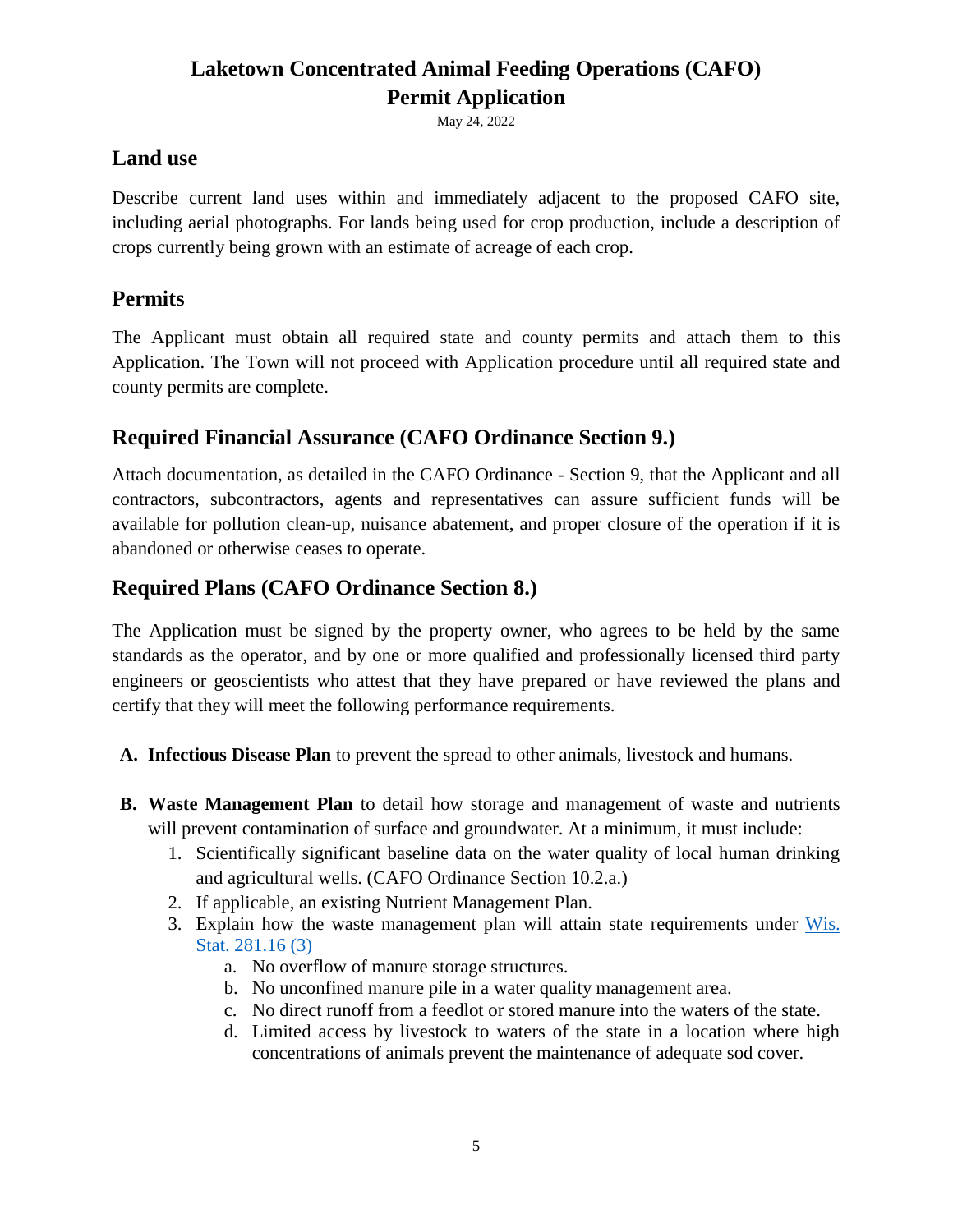May 24, 2022

- 4. Animal waste storage to attain zero-discharge of contaminated runoff to surface water or seepage to groundwater using engineered berms, tanks and liners, equivalent or better, to prevent:
	- a. Leaking of underground liners through corrosion, cracks or gaps;
	- b. Leaking of tank systems from corrosion or cracks.
- 5. Animal waste management to attain zero-discharge of contaminated runoff to surface or groundwater water.
- 6. Amount of land used to spread waste will be based on spreadable acres, not total acres. (Laketown Ordinance Section 10.2.b.i.)
- 7. Manure Land Application Agreements (CAFO Ordinance 10.2.b.ii.)
- 8. Depth to groundwater below all waste management areas with borings.
- 9. Soil types and site-specific infiltration tests.
- 10. Land cover, groundwater susceptibility, fragile soil index, manure and food processing waste rating,

#### **C. Animal Population Control and Depopulation Plan** must provide for and demonstrate:

- 1. Daily recording and reporting of animal counts and mortality.
- 2. Reporting to the Town-designated local authority within 24 hours of any unusual mortality.
- 3. Methods used for euthanasia of diseased animals.
- 4. Management of the movement and transportation of livestock, containment and treatment of bodily fluids from and safe disposal of carcasses to prevent spread of disease to other livestock, animals, workers and humans.

#### **D. Biosecurity and Animal Health Plan** must provide for and demonstrate:

- 1. Healthy and humane treatment of all animals.
- 2. Routine observation and testing for diseases of concern.
- 3. Separation and quarantine of diseased animals and animals in contact with diseased animals.
- 4. Euthanasia, handling, and disposal of diseased animals sufficient to prevent the spread of disease to workers, other livestock, animals and humans.
- 5. Quarterly reporting of animal testing results and enforceable metrics.
- 6. Confirmation that the livestock and conditions at the facility, based on plan-identified metrics, are healthy by a third-party inspector
- 7. Any deviations from the metrics and any detection of diseases of concern will be immediately reported to Polk County Health Department and Town authority.
- 8. Testing of workers and contractors who come into contact with diseased animals.
- 9. Other emergency measures in the event of an outbreak of disease, based on the latest authoritative disease containment guidance.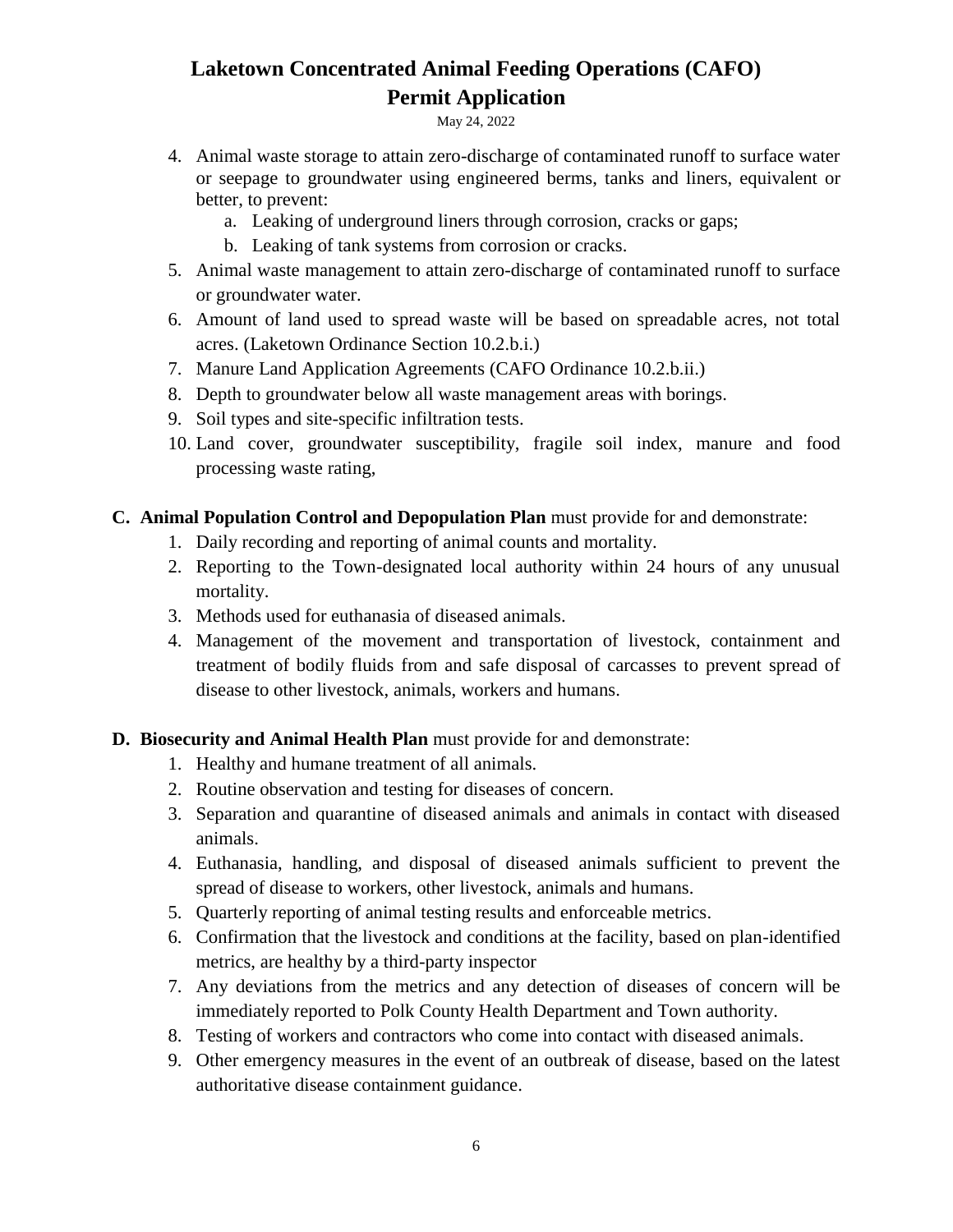May 24, 2022

- **E. Animal Transportation Plan** in combination with Biosecurity and Animal Health plan, must provide for and demonstrate:
	- 1. Safe transportation of all livestock to and from the CAFO in compliance with the USDA "28-hour rule under [49 USC Ch. 805.](https://uscode.house.gov/view.xhtml?path=/prelim@title49/subtitle10/chapter805&edition=prelim)
	- 2. Disinfection of transport trailers prior to loading and treatment of water used to disinfect trailers. All vehicles leaving CAFO premises must be thoroughly sanitized.
	- 3. Ability to contact drivers and owners of previous livestock shipments.
	- 4. Coordination with local traffic and road authorities to assure safe transport of the animals to prevent traffic accidents and provide the necessary emergency response measures in the event of an accident.
	- 5. Traffic study that includes:
		- a. Identification of all roads used for delivery of supplies, food, and livestock to the facility including interstate, federal, state and county highways, town roads and private roads.
		- b. Traffic counts on all local non-interstate roads/highways, and projected traffic counts with special attention to less used roads
		- c. Identification and evaluation of impact on congestion points
		- d. Identification of tight turns that may need additional signage or improvements for safety
- **F. Water Use Plan** based on hydrogeological characterization study, including:
	- 1. Estimated water use for drinking, cleaning, cooling and manure movement.
	- 2. Pumping tests to assess whether groundwater levels and volumes are sufficient.
	- 3. Identification of all onsite and nearby wells
		- a. Identify and locate on a map all wells within five (5) miles of proposed facility.
		- b. Depth, date of installation of each well.
		- c. Pump rates, and hydraulic unit pumped from for each well.
	- 2. Identification of all springs and artesian fed streams and water bodies within five (5) miles, including
		- a. ponds

d. regional aquifers

b. wetlands

e. lakes

- c. single source aquifers
- 3. Location on a map and characterization of artesian features, including:
	- a. size
	- b. depth
	- c. estimated flow rates for springs
	- d. geological formation(s) water comes from and is found in
- 4. Identification of the drainage basin(s) in the area.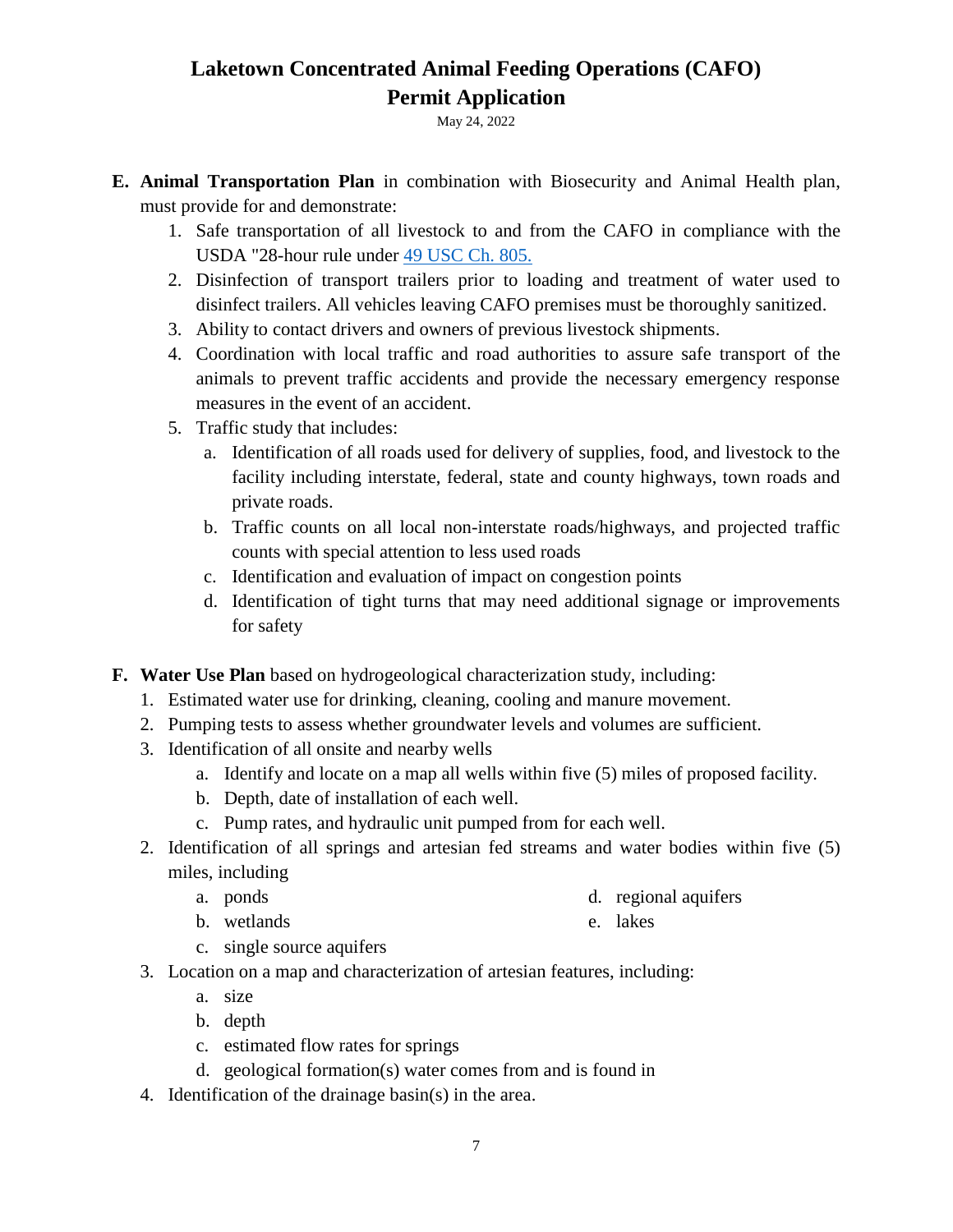May 24, 2022

- 5. Identification of any 100-year flood plains in the area.
- 6. Identification of any recharge zones for a sole-source aquifer.
- 7. Demonstration by calculation, modeling, and hydrology that the planned use of water will have no impact, considering projected 50-year growth of population in the area, and the flow rate.
- 8. Extent, volume, and storage capacity for any existing well, spring or artesian-fed water body within 2 miles.
- 9. Quarterly reporting of water use to the local authority or their designated hydrogeologist.

#### **G. Odor and Toxic Air Pollution Prevention Plan** must provide for and demonstrate:

- 1. Point, fugitive and dust emissions and monitoring requirements for all facilities.
- 2. Prevention of odiferous smells noticeable to human olfactory senses.
- 3. Prevention of toxic air pollutants along property boundaries.
- 4. Adequate offsets, waste containment, air and odor emission control devices, including particulate filters to:
	- a. Prevent air pollution
	- b. Transmission of disease particles from the CAFO or offsite CAFO waste management areas.
- **H. Community Economic Land Use, Property Value Assessment and Impact Study**  performed by a licensed appraiser and qualified land use planner with scientifically sound measures to provide for and demonstrate:
	- 1. Identification of land use and property owners within one (1) mile of proposed facility.
	- 2. No negative impact to properties within one (1) mile of proposed CAFO.
	- 3. Net positive benefits to the Town including consideration of risk on public health.
- **I. Construction, Fire and Road Plans** must provide for and demonstrate:
	- **1. Construction Plan** to include signed engineered drawings for the measures needed to meet the performance requirements and the measures specified in the following:
		- a. Fire Safety Needs Analysis
		- b. Fire Water Supply Needs Analysis
		- c. Road plan
	- **2. Fire Safety Needs Analysis** to include an evaluation of local rural fire departments (RFD) ability to respond to and effectively contain fires. (See NFPA Standard 1141 Capacity of Fire Protection Services.)
		- a. Analysis of all RFDs in the county as well as the two nearest adjacent counties.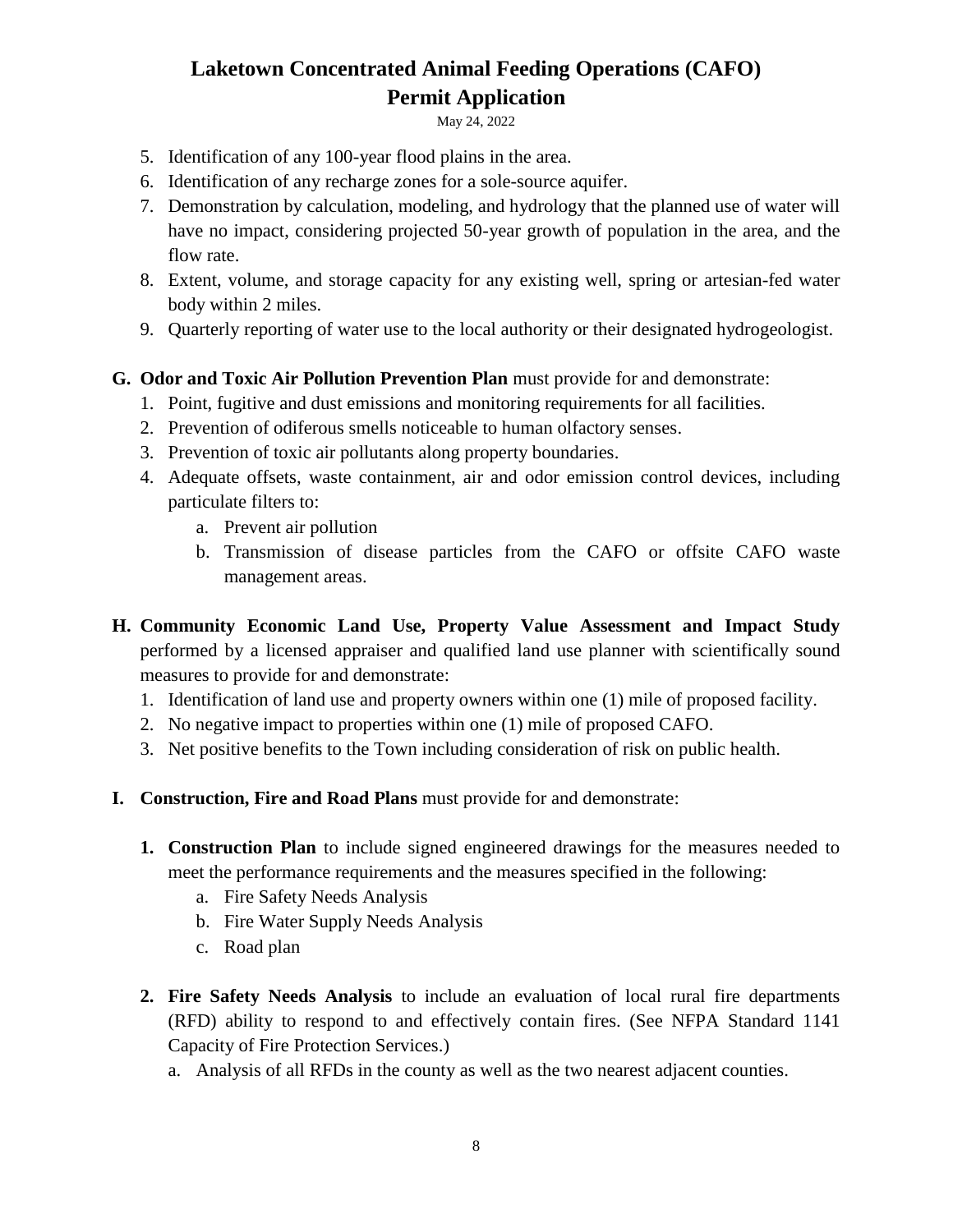May 24, 2022

- b. Meetings shall be held with these RFDs to discuss the current availability and future requirements necessary to fight a fire. At a minimum, discussion and documentation of the following items will be completed. Other items should be addressed if either the owner/operator or the rural fire departments identify a need:
	- i. Dispatching Ability of current system and staff able to handle the increased call volume likely to be generated by the CAFO.
	- ii. Fire Station Locations Current fire stations distribution, design and ability to service the changing demands related to the CAFO building and operations.
	- iii. Personnel Any increased need for positions.
	- iv. Equipment Ability of trucks, pumps, ladder trucks, etc. to address CAFO fires.
	- v. Personal Protective Equipment (PPE):
		- Portable Radios enough to equip all responders on a shift.
		- Self-Contained Breathing Apparatus (SCBA)
		- Personal Alert Safety System (PASS) Devices as needed in an Immediately Dangerous to Health or Life (IDHL) environment
		- Personal Protective Clothing (PPC) percentage of fire fighters equipped with PPC and what percentage over 10 years old?
- c. Review of RFD's Community Risk Reduction Capacity:
	- Fire Prevention or Code Enforcement Program.
	- Inspections performance and permit approval process.
	- Hazard Mitigation Planning and Risk Assessment.
- d. Potential funding needed to address items identified in number a. to c.
- e. Coordination agreements as needed between RFDs.
- **3. Fire Water Supply Needs Analysis** to determine and ensure that there will be sufficient water supply to effectively contain a structural fire at the CAFO facility. The [NFPA 1142](https://www.fire-police-ems.com/books/nfpa1142-2017.shtml#:~:text=NFPA%201142%20identifies%20minimum%20standards%20to%20assist%20rural,includes%20information%20regarding%20apparatus%20construction%20for%20water%20tankers.)  [Standard on Water Supplies for Suburban and Rural Fire Fighting, 2017](https://www.fire-police-ems.com/books/nfpa1142-2017.shtml#:~:text=NFPA%201142%20identifies%20minimum%20standards%20to%20assist%20rural,includes%20information%20regarding%20apparatus%20construction%20for%20water%20tankers.) requirements are incorporated by reference. These requirements are summarized below.
	- a. Determine minimum requirements for alternative water supplies for structural firefighting purposes in areas where the Town determines that adequate and reliable water supply systems for fire-fighting purposes do not otherwise exist.
	- b. Define an adequate and reliable municipal-type water supply as one that is sufficient every day of the year to control and extinguish anticipated fires.
	- c. Survey CAFO structures to obtain the following information:
		- Occupancy hazard
		- Type of construction (Per NFSA 150, 7.2.2 animal housing facilities will be Type II construction)
		- Structure length, width, and height dimensions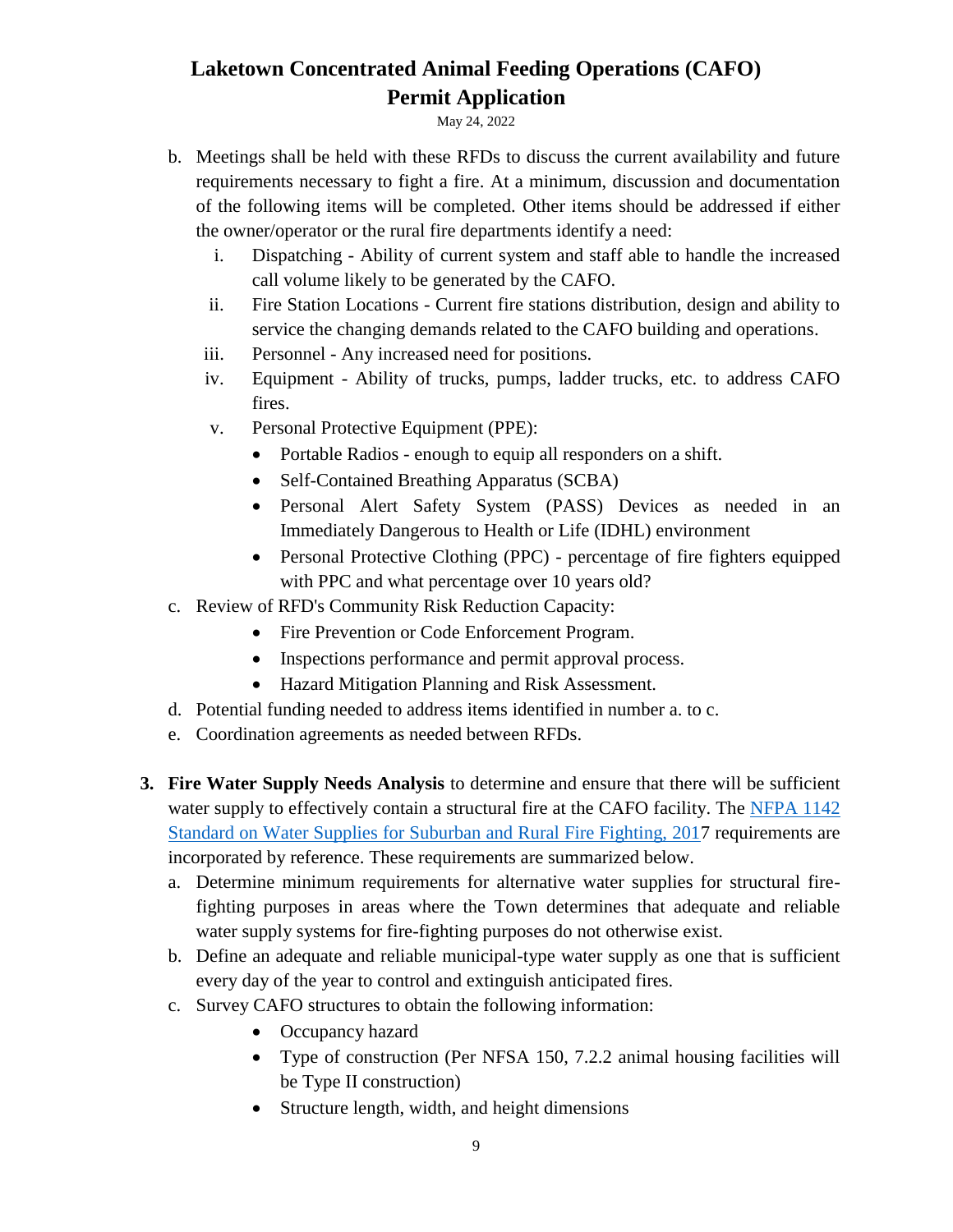May 24, 2022

- d. Calculate minimum water supplies. Changes made in structural design, dimensions, occupancy, or contents that affect the occupancy hazard or the construction type require that the structure be resurveyed to determine if changes are necessary in the minimum water supply required.
- e. If there are changes in automatic fire suppression systems in a structure that would affect the protection afforded, the owner/operator shall notify the Town in writing of such changes, including temporary impairment.
- f. The minimum requirements shall be subject to increase to compensate for particular conditions such as the following:
	- Limited RFD resources or extended RFD response times as identified in Fire Safety Needs Analysis
	- Potential for delayed discovery of the fire
	- Limited access
	- Hazardous vegetation or unusual terrain
	- Structural attachments
	- Special uses and occupancy
- g. For the purpose of calculating minimum water supply requirement, a structure shall be considered an exposure hazard under the following conditions:
	- It is 100 ft<sup>2</sup> or larger in area and is within 50 feet of another structure
	- The structure, regardless of size is of occupancy hazard classification 3 or 4 as determined in NFPA 1143 - Chapter 5 and is within 50 feet of another structure.
- h. Unattached structures exposure hazards require a minimum water supply, in gallons, to be determined by calculating the total enclosed volume, in cubic feet, of the structure, dividing by the occupancy hazard number as determined from NFPA 1143 - Chapter 5, multiplying by the construction classification number as determined from NFPA - Chapter 6 and multiplying by 1.5 as follows:
	- $\bullet$  WS<sub>min</sub> = (VS<sub>tot</sub>/OHC) x CC x 1.5
	- Where:
		- $WS_{\text{min}} = \text{minimum water supply in gallons}$
		- $VS_{\text{tot}}$  = total volume of structure in ft<sup>3</sup>
		- OHC = occupancy hazard classification number
		- $CC =$  construction classification number
	- The minimum water supply required for a structure with exposure hazards shall not be less than 3000 gallons.
- i. Structures with automatic sprinkler protection shall be permitted to reduce the water supply required for manual fire-fighting purposes when a structure is protected by an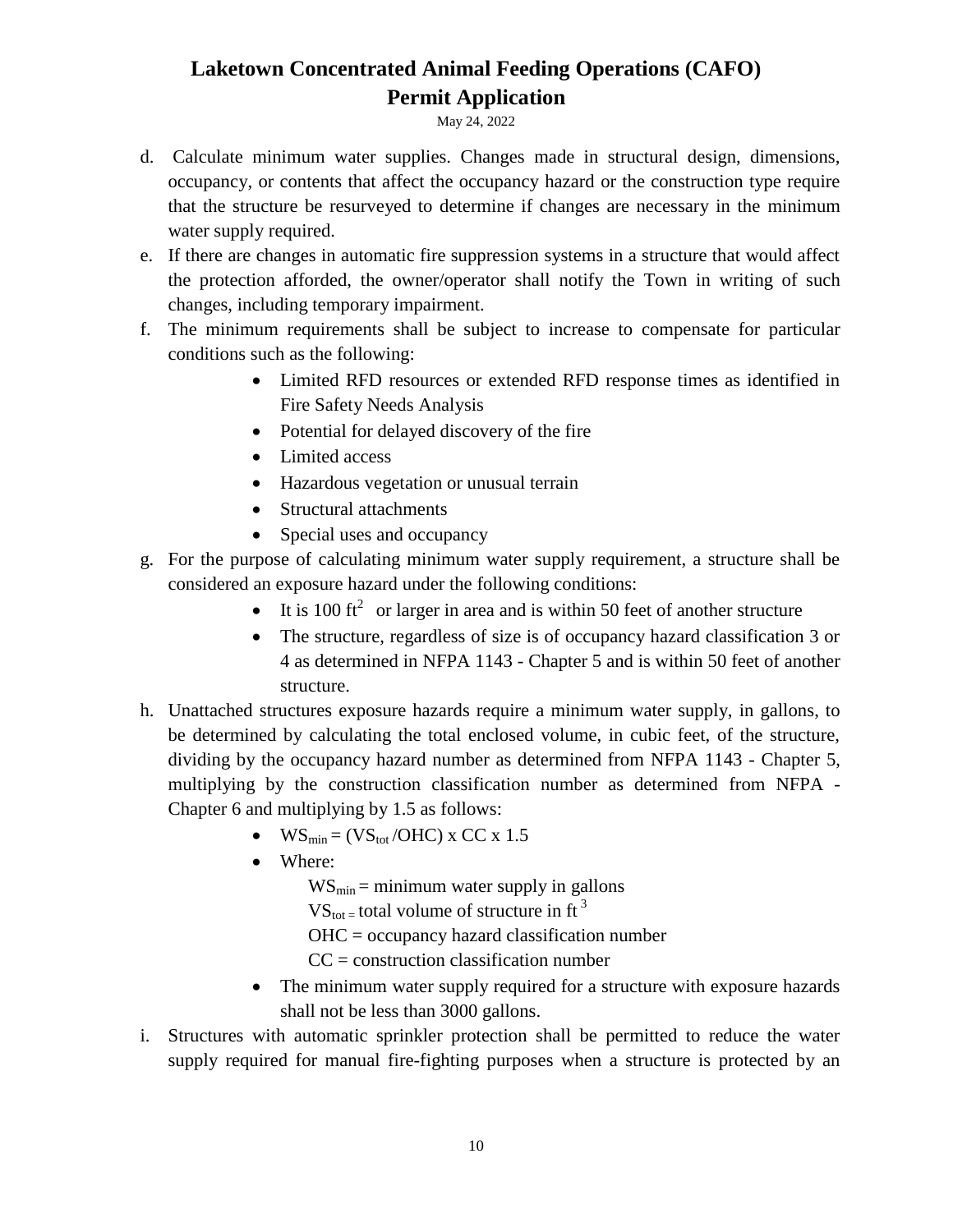May 24, 2022

automatic sprinkler system that fully meets the requirements of NFPA 13, NFPA 13D, or NFPA 13R (See Annex F of NFPA 1142)

- j. Automatic sprinkler systems that do not fully meet the requirements of NFPA 13, NFPA 13D, or NFPA 13R shall provide a water supply in accordance with Section 16.3.5.1.1 of the NFPA 150 Fire and Life Safety in Animal Housing Facilities Code.
- k. Minimum water supply shall be delivered in accordance with Table 9-1.
- l. Water delivery rate may be adjusted by the Town giving consideration to local conditions and need. The minimum water delivery rate shall not be less than 250 gpm (950 L/min).

| <b>Total Water Supply Required</b> | <b>Water Delivery Rate</b> |            |       |  |
|------------------------------------|----------------------------|------------|-------|--|
| Gallons                            | Liters                     | <b>GPM</b> | L/min |  |
| < 2,500                            | 9,459                      | 250        | 950   |  |
| 2,500-9,999                        | 9,460-37,849               | 500        | 1,900 |  |
| 10,000-19,999                      | 37,850-75,699              | 750        | 2,850 |  |
| >20,000                            | >75,000                    | 1,000      | 3,850 |  |

Table 9-1 Minimum Water Delivery Rate to Fire Scene

- m. Water supplies developed to meet this standard shall be permitted to be used for fighting fires in other structures or for use during other emergency activities.
- **4. Road Plan** Traffic study and road improvement needs analysis and road improvement construction plans will include:
	- a. Identification of all roads used for delivery of supplies, food, and livestock to the facility including interstate, federal, state and county highways, town roads and private roads.
	- b. Traffic counts on all local non-interstate roads/highways, and projected traffic counts with special attention to less used roads.
	- c. Identification and evaluation of impact on congestion points.
	- d. Identification of tight turns that may need additional signage or improvements for safety.
	- e. Improvement needs analysis and road traffic and roadway improvement plans.
	- f. Signed engineering approval for a. to e.
	- g. Letters of conformance, on agency letterhead, stating that Application-submitted plans are complementary with and are in conformance with the associated traffic